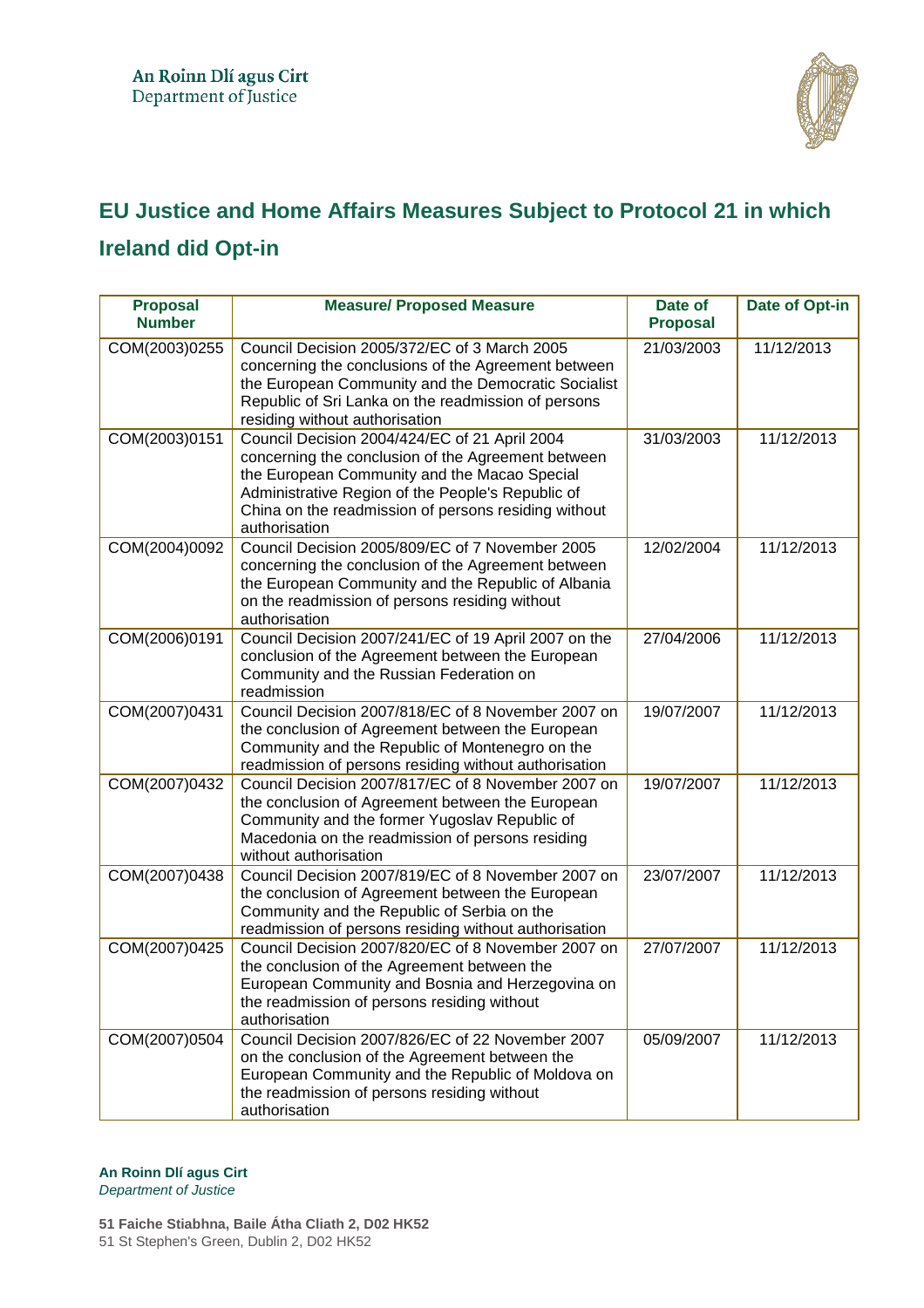

| <b>Proposal</b><br><b>Number</b> | <b>Measure/ Proposed Measure</b>                                                                                                                                                                                                                                                                                                                                                                                                                                                                                                                                         | Date of<br><b>Proposal</b> | Date of Opt-in |
|----------------------------------|--------------------------------------------------------------------------------------------------------------------------------------------------------------------------------------------------------------------------------------------------------------------------------------------------------------------------------------------------------------------------------------------------------------------------------------------------------------------------------------------------------------------------------------------------------------------------|----------------------------|----------------|
| COM(2009)066                     | Regulation (EU) No 439/2010 of the European<br>Parliament and of the Council<br>of 19 May 2010 establishing a European Asylum<br><b>Support Office</b>                                                                                                                                                                                                                                                                                                                                                                                                                   | 18/02/2009                 | 18/05/2009     |
| COM(2009)0036                    | Council Decision 2010/649/EU of 7 October 2010 on<br>the conclusion of Agreement between the European<br>Community and the Islamic Republic of Pakistan on<br>the readmission of persons residing without<br>authorisation                                                                                                                                                                                                                                                                                                                                               | 06/03/2009                 | 11/12/2013     |
| 16075/1/09                       | 2010/131/EU: Council Decision of 25 February 2010<br>on setting up the Standing Committee on operational<br>cooperation on internal security                                                                                                                                                                                                                                                                                                                                                                                                                             | 23/11/2009                 | 09/02/2010     |
| COM(2009)704                     | 2012/305/EU: Council Decision of 7 June 2012 on the<br>conclusion of the Agreement between the European<br>Union and the Republic of Iceland and the Kingdom of<br>Norway on the application of certain provisions of the<br>Convention of 29 May 2000 on Mutual Assistance in<br>Criminal Matters between the Member States of the<br>European Union and the 2001 Protocol thereto                                                                                                                                                                                      | 17/12/2009                 | 16/04/2010     |
| COM(2009)705                     | 2014/835/EU: Council Decision of 27 November 2014<br>on the conclusion of the Agreement between the<br>European Union and the Republic of Iceland and the<br>Kingdom of Norway on the surrender procedure<br>between the Member States of the European Union<br>and Iceland and Norway                                                                                                                                                                                                                                                                                   | 17/12/2009                 | 16/04/2010     |
| COM(2009)706                     | 2010/616/EU: Council Decision of 7 October 2010 on<br>the conclusion of the Agreement between the<br>European Union and Japan on mutual legal assistance<br>in criminal matters                                                                                                                                                                                                                                                                                                                                                                                          | 17/12/2009                 | 16/04/2010     |
| COM(2009)707                     | 2010/482/EU: Council Decision of 26 July 2010 on the<br>conclusion of the Agreement between the European<br>Union and Iceland and Norway on the application of<br>certain provisions of Council Decision 2008/615/JHA<br>on the stepping up of cross-border cooperation,<br>particularly in combating terrorism and cross-border<br>crime and Council Decision 2008/616/JHA on the<br>implementation of Decision 2008/615/JHA on the<br>stepping up of cross-border cooperation, particularly in<br>combating terrorism and cross-border crime, and the<br>Annex thereto | 17/12/2009                 | 16/04/2010     |
| COM(2010)082                     | Directive 2010/64/EU of the European Parliament and<br>of the Council of 20 October 2010 on the right to<br>interpretation and translation in criminal proceedings                                                                                                                                                                                                                                                                                                                                                                                                       | 09/03/2010                 | 01/04/2010     |
| COM(2010)093                     | Regulation (EU) No 1077/2011 of the European<br>Parliament and of the Council of 25 October 2011<br>establishing a European Agency for the operational<br>management of large-scale IT systems in the area of<br>freedom, security and justice                                                                                                                                                                                                                                                                                                                           | 19/03/2010                 | 14/03/2012     |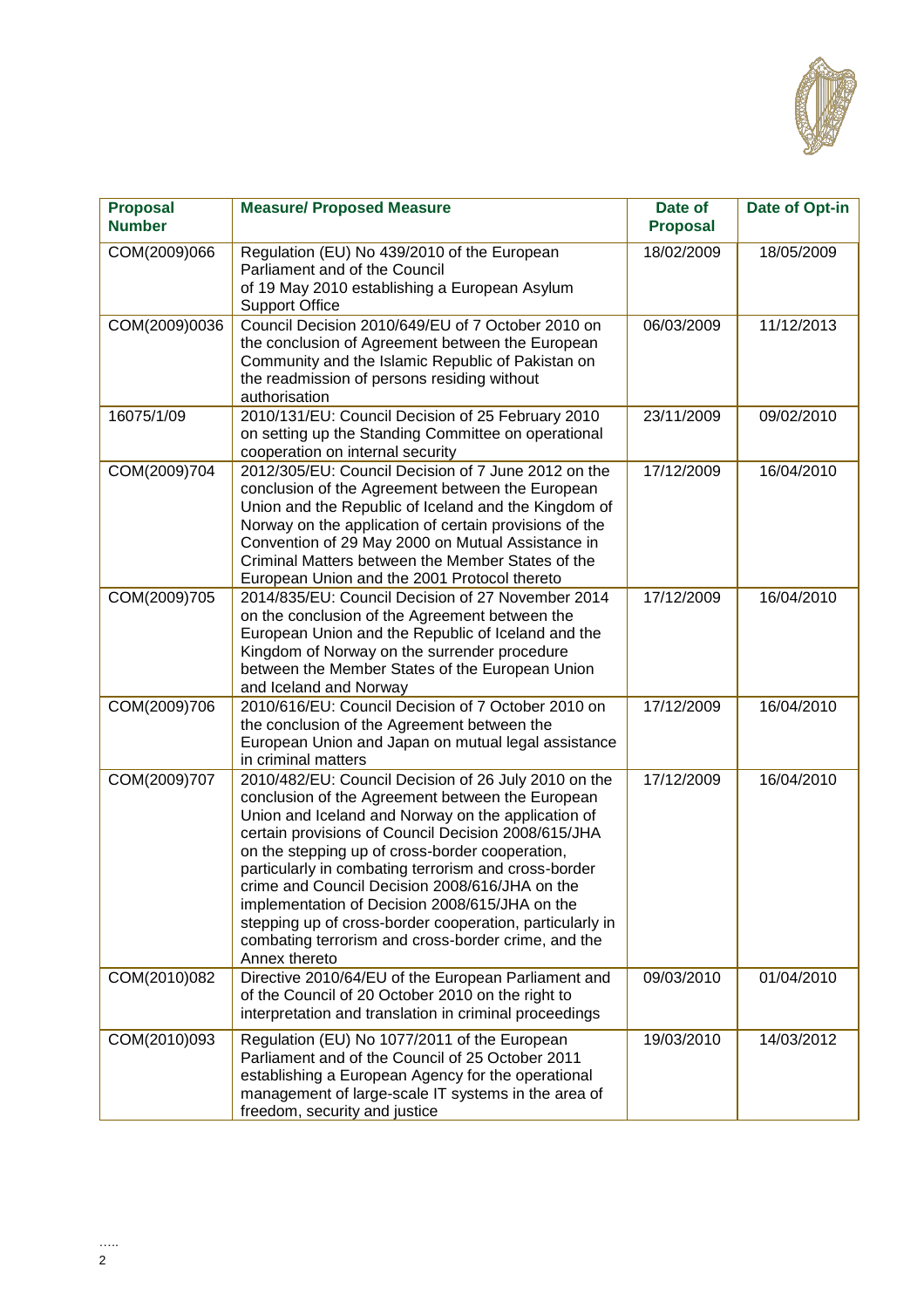

| <b>Proposal</b> | <b>Measure/ Proposed Measure</b>                                                                            | Date of         | Date of Opt-in |
|-----------------|-------------------------------------------------------------------------------------------------------------|-----------------|----------------|
| <b>Number</b>   |                                                                                                             | <b>Proposal</b> |                |
| COM(2010)094    | Directive 2011/93/EU of the European Parliament and                                                         | 29/03/2010      | 01/07/2010     |
|                 | of the Council of 13 December 2011 on combating the                                                         |                 |                |
|                 | sexual abuse and sexual exploitation of children and                                                        |                 |                |
|                 | child pornography, and replacing Council Framework<br>Decision 2004/68/JHA                                  |                 |                |
| COM(2010)095    | Directive 2011/36/EU of the European Parliament and                                                         | 29/03/2010      | 02/07/2010     |
|                 | of the Council of 5 April 2011 on preventing and                                                            |                 |                |
|                 | combating trafficking in human beings and protecting                                                        |                 |                |
|                 | its victims, and replacing Council Framework Decision<br>2002/629/JHA                                       |                 |                |
| COM(2010)0200   | Council Decision 2011/118/EU of 18 January 2011 on                                                          | 05/05/2010      | 11/12/2013     |
|                 | the conclusion of the Agreement between the                                                                 |                 |                |
|                 | European Community and the Democratic Republic of                                                           |                 |                |
|                 | Georgia on the readmission of persons residing<br>without authorisation                                     |                 |                |
| COM(2010)316    | 2010/412/EU: Council Decision of 13 July 2010 on the                                                        | 15/06/2010      | 21/01/2011     |
|                 | conclusion of the Agreement between the European                                                            |                 |                |
|                 | Union and the United States of America on the                                                               |                 |                |
|                 | processing and transfer of Financial Messaging Data<br>from the European Union to the United States for the |                 |                |
|                 | purposes of the Terrorist Finance Tracking Program                                                          |                 |                |
| COM(2010)317    | 2010/411/EU: Council Decision of 28 June 2010 on                                                            | 15/06/2010      | 21/01/2011     |
|                 | the signing, on behalf of the Union, of the Agreement                                                       |                 |                |
|                 | between the European Union and the United States of                                                         |                 |                |
|                 | America on the processing and transfer of financial                                                         |                 |                |
|                 | messaging data from the European Union to the<br>United States for the purposes of the Terrorist Finance    |                 |                |
|                 | <b>Tracking Program</b>                                                                                     |                 |                |
| COM(2010)392    | Directive 2012/13/EU of the European Parliament and                                                         | 20/07/2010      | 21/10/2010     |
|                 | of the Council of 22 May 2012 on the right to                                                               |                 |                |
|                 | information in criminal proceedings                                                                         |                 |                |
| COM(2010)517    | Directive 2013/40/EU of the European Parliament and                                                         | 30/09/2010      | 16/12/2010     |
|                 | of the Council of 12 August 2013 on attacks against<br>information systems and replacing Council Framework  |                 |                |
|                 | Decision 2005/222/JHA                                                                                       |                 |                |
| COM(2010)748    | Regulation (EU) No 1215/2012 of the European                                                                | 14/12/2010      | 31/03/2011     |
|                 | Parliament and of the Council of 12 December 2012                                                           |                 |                |
|                 | on jurisdiction and the recognition and enforcement of                                                      |                 |                |
|                 | judgments in civil and commercial matters                                                                   |                 |                |
| COM(2011)32     | Directive (EU) 2016/681 of the European Parliament<br>and of the Council of 27 April 2016 on the use of     | 02/02/2011      | 05/05/2011     |
|                 | passenger name record (PNR) data for the prevention,                                                        |                 |                |
|                 | detection, investigation and prosecution of terrorist                                                       |                 |                |
|                 | offences and serious crime                                                                                  |                 |                |
| COM(2011)275    | Directive 2012/29/EU of the European Parliament and                                                         | 18/05/2011      | 25/07/2011     |
|                 | of the Council of 25 October 2012 establishing<br>minimum standards on the rights, support and              |                 |                |
|                 | protection of victims of crime, and replacing Council                                                       |                 |                |
|                 | Framework Decision 2001/220/JHA                                                                             |                 |                |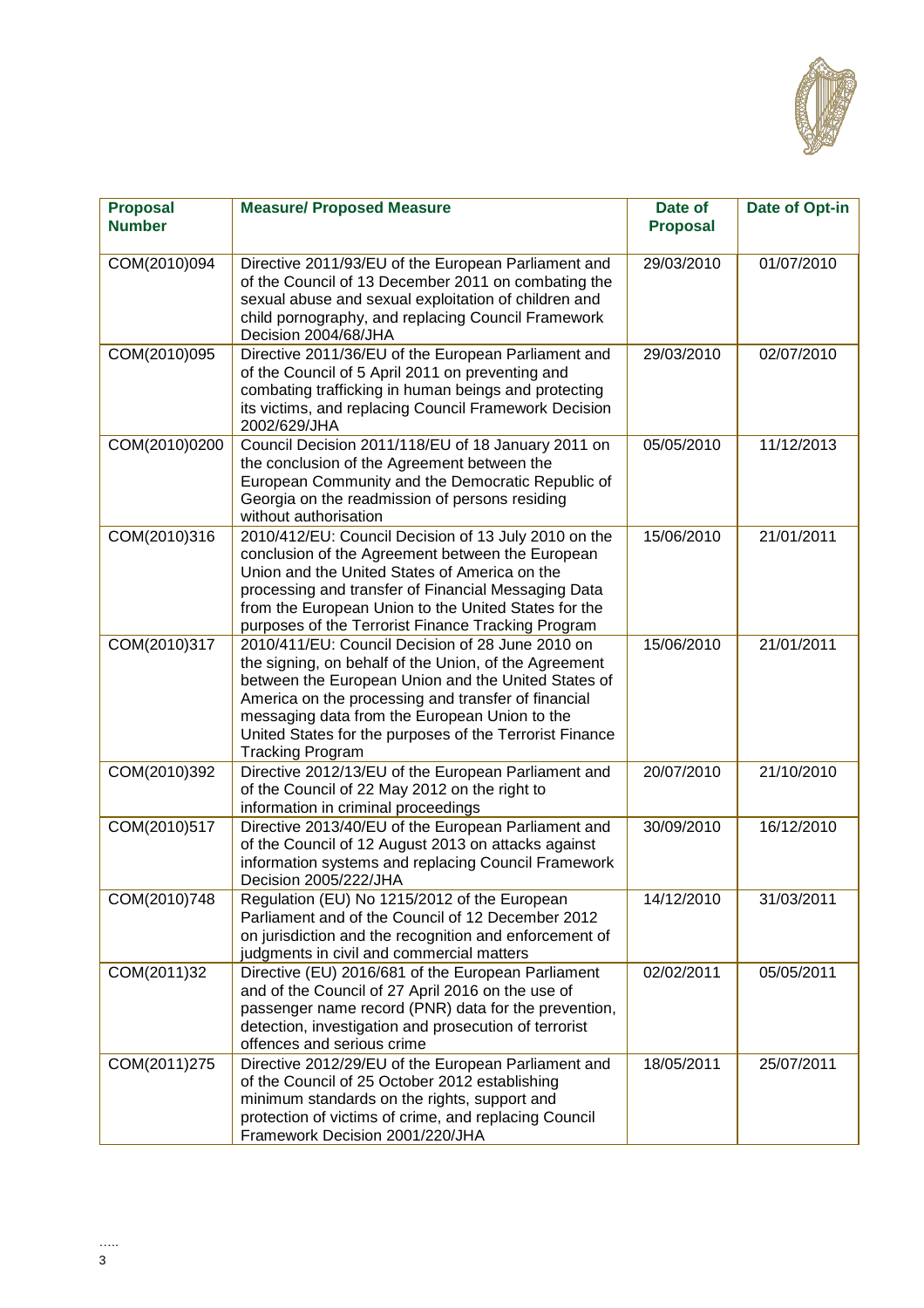

| <b>Proposal</b><br><b>Number</b> | <b>Measure/ Proposed Measure</b>                                                                                                                                                                                                                                                                                                                     | Date of<br><b>Proposal</b> | Date of Opt-in |
|----------------------------------|------------------------------------------------------------------------------------------------------------------------------------------------------------------------------------------------------------------------------------------------------------------------------------------------------------------------------------------------------|----------------------------|----------------|
| COM(2011)276                     | Regulation (EU) No 606/2013 of the European<br>Parliament and of the Council of 12 June 2013 on<br>mutual recognition of protection measures in civil<br>matters                                                                                                                                                                                     | 18/05/2011                 | 25/07/2011     |
| COM(2011)280                     | 2012/380/EU: Council Decision of 22 September 2011<br>on the signing, on behalf of the Union, of the<br>Agreement between the European Union and Australia<br>on the processing and transfer of passenger name<br>record (PNR) data by air carriers to the Australian<br><b>Customs and Border Protection Service</b>                                | 19/05/2011                 | 25/07/2011     |
| COM(2011)281                     | 2012/381/EU: Council Decision of 13 December 2011<br>on the conclusion of the Agreement between the<br>European Union and Australia on the processing and<br>transfer of Passenger Name Record (PNR) data by air<br>carriers to the Australian Customs and Border<br><b>Protection Service</b>                                                       | 19/05/2011                 | 25/07/2011     |
| COM(2011)320                     | Directive 2013/33/EU of 26 June 2013 laying down<br>standards of reception of applicants for international<br>protection (recast)                                                                                                                                                                                                                    | 01/06/2011                 | 24/05/2018     |
| COM(2011)445                     | Regulation (EU) No 655/2014 of the European<br>Parliament and of the Council of 15 May 2014<br>establishing a European Account Preservation Order<br>procedure to facilitate cross-border debt recovery in<br>civil and commercial matters                                                                                                           | 25/07/2011                 | 24/10/2011     |
| <b>COM</b><br>(2011)0297         | Directive 2014/57/EU of the European Parliament and<br>of the Council of 16 April 2014 on criminal sanctions<br>for market abuse                                                                                                                                                                                                                     | 20/10/2011                 | 08/02/2012     |
| COM(2011)751                     | Regulation (EU) No 516/2014 of the European<br>Parliament and of the Council of 16 April 2014<br>establishing the Asylum, Migration and Integration<br>Fund, amending Council Decision 2008/381/EC and<br>repealing Decisions No 573/2007/EC and No<br>575/2007/EC of the European Parliament and of the<br>Council and Council Decision 2007/435/EC | 15/11/2011                 | 14/03/2012     |
| COM(2011)752                     | Regulation (EU) No 514/2014 of the European<br>Parliament and of the Council of 16 April 2014 laying<br>down general provisions on the Asylum, Migration and<br>Integration Fund and on the instrument for financial<br>support for police cooperation, preventing and<br>combating crime, and crisis management                                     | 15/11/2011                 | 14/03/2012     |
| COM(2011)753                     | Regulation (EU) No 513/2014 of the European<br>Parliament and of the Council of 16 April 2014<br>establishing, as part of the Internal Security Fund, the<br>instrument for financial support for police cooperation,<br>preventing and combating crime, and crisis<br>management and repealing Council Decision<br>2007/125/JHA                     | 15/11/2011                 | 14/03/2012     |
| COM(2011)759                     | Regulation (EU) No 1382/2013 of the European<br>Parliament and of the Council of 17 December 2013<br>establishing a Justice Programme for the period 2014<br>to 2020                                                                                                                                                                                 | 15/11/2011                 | 13/03/2013     |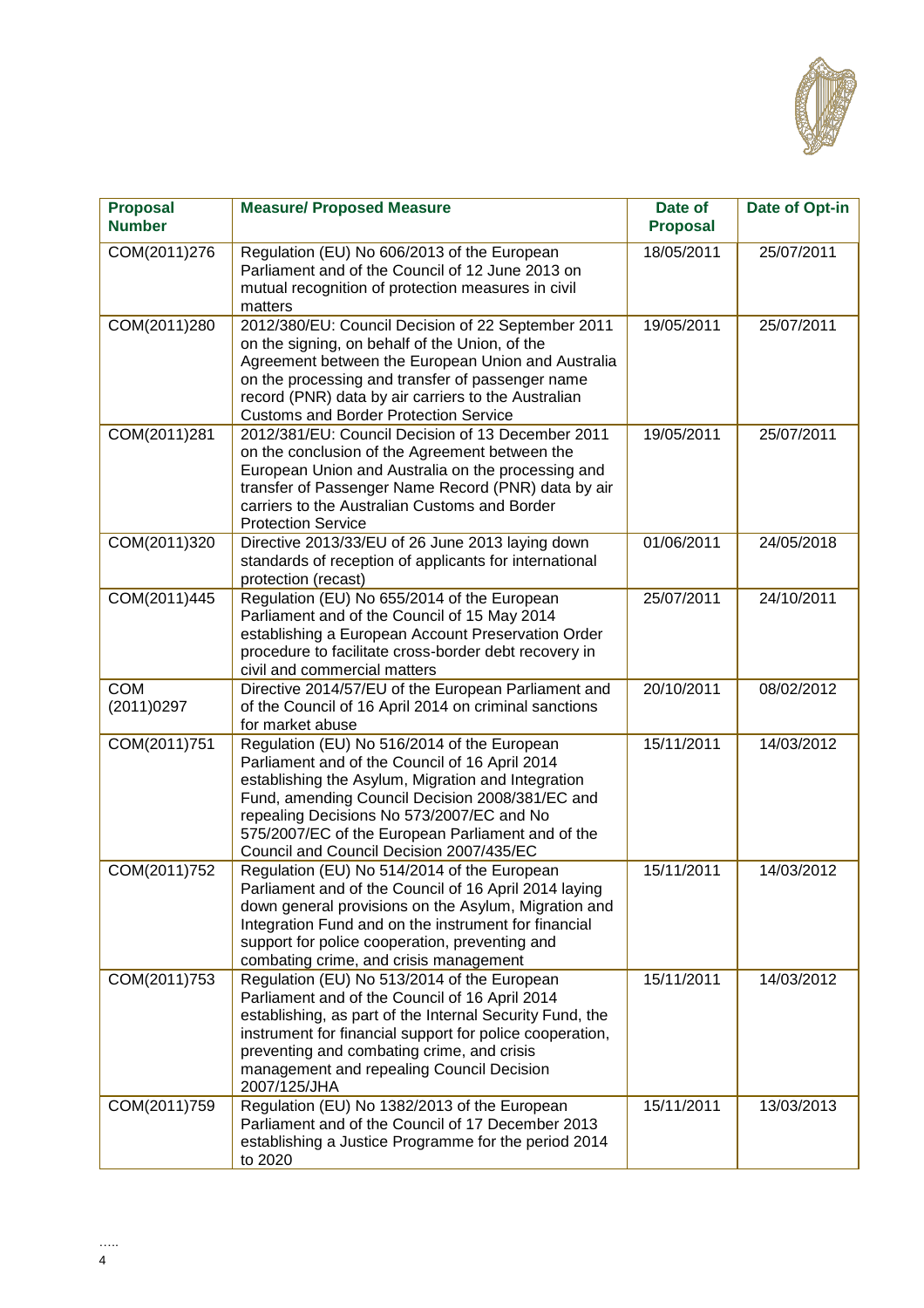

| <b>Proposal</b><br><b>Number</b> | <b>Measure/ Proposed Measure</b>                                                                                                                                                                                                                                                                                                                                                                                                                                                                                                                                                                                                                                                                                                                                                                                                          | Date of<br><b>Proposal</b> | Date of Opt-in |
|----------------------------------|-------------------------------------------------------------------------------------------------------------------------------------------------------------------------------------------------------------------------------------------------------------------------------------------------------------------------------------------------------------------------------------------------------------------------------------------------------------------------------------------------------------------------------------------------------------------------------------------------------------------------------------------------------------------------------------------------------------------------------------------------------------------------------------------------------------------------------------------|----------------------------|----------------|
| COM(2011)805                     | 2012/471/EU: Council Decision of 13 December 2011<br>on the signing, on behalf of the Union, of the<br>Agreement between the United States of America and<br>the European Union on the use and transfer of<br>Passenger Name Records to the United States<br>Department of Homeland Security                                                                                                                                                                                                                                                                                                                                                                                                                                                                                                                                              | 23/11/2011                 | 24/05/2012     |
| COM(2011)807                     | 2012/472/EU: Council Decision of 26 April 2012 on the<br>conclusion of the Agreement between the United<br>States of America and the European Union on the use<br>and transfer of passenger name records to the United<br><b>States Department of Homeland Security</b>                                                                                                                                                                                                                                                                                                                                                                                                                                                                                                                                                                   | 23/11/2011                 | 24/05/2012     |
| COM(2012)085                     | Directive 2014/42/EU of the European Parliament and<br>of the Council of 3 April 2014 on the freezing and<br>confiscation of instrumentalities and proceeds of crime<br>in the European Union                                                                                                                                                                                                                                                                                                                                                                                                                                                                                                                                                                                                                                             | 12/03/2012                 | 14/06/2012     |
| COM(2012)254                     | Regulation (EU) No 603/2013 of the European<br>Parliament and of the Council of 26 June 2013 on the<br>establishment of 'Eurodac' for the comparison of<br>fingerprints for the effective application of Regulation<br>(EU) No 604/2013 establishing the criteria and<br>mechanisms for determining the Member State<br>responsible for examining an application for<br>international protection lodged in one of the Member<br>States by a third-country national or a stateless person<br>and on requests for the comparison with Eurodac data<br>by Member States' law enforcement authorities and<br>Europol for law enforcement purposes, and amending<br>Regulation (EU) No 1077/2011 establishing a<br>European Agency for the operational management of<br>large-scale IT systems in the area of freedom, security<br>and justice | 30/05/2012                 | 04/09/2014     |
| COM (2012) 193                   | Directive (EU) 2017/1371 of the European Parliament<br>and of the Council of 5 July 2017 on the fight against<br>fraud to the Union's financial interests by means of<br>criminal law                                                                                                                                                                                                                                                                                                                                                                                                                                                                                                                                                                                                                                                     | 11/07/2012                 | 01/08/2013     |
| COM(2012)526                     | Decision No 258/2013/EU of the European Parliament<br>and of the Council of 13 March 2013 amending<br>Decisions No 573/2007/EC and No 575/2007/EC of<br>the European Parliament and of the Council and<br>Council Decision 2007/435/EC with a view to<br>increasing the co-financing rate of the European<br>Refugee Fund, the European Return Fund and the<br>European Fund for the Integration of third-country<br>nationals as regards certain provisions relating to<br>financial management for certain Member States<br>experiencing or threatened with serious difficulties with<br>respect to their financial stability                                                                                                                                                                                                           | 20/09/2012                 | 20/12/2012     |
| COM(2012)744                     | Regulation (EU) 2015/848 of the European Parliament<br>and of the Council of 20 May 2015 on insolvency<br>proceedings                                                                                                                                                                                                                                                                                                                                                                                                                                                                                                                                                                                                                                                                                                                     | 12/12/2012                 | 09/04/2013     |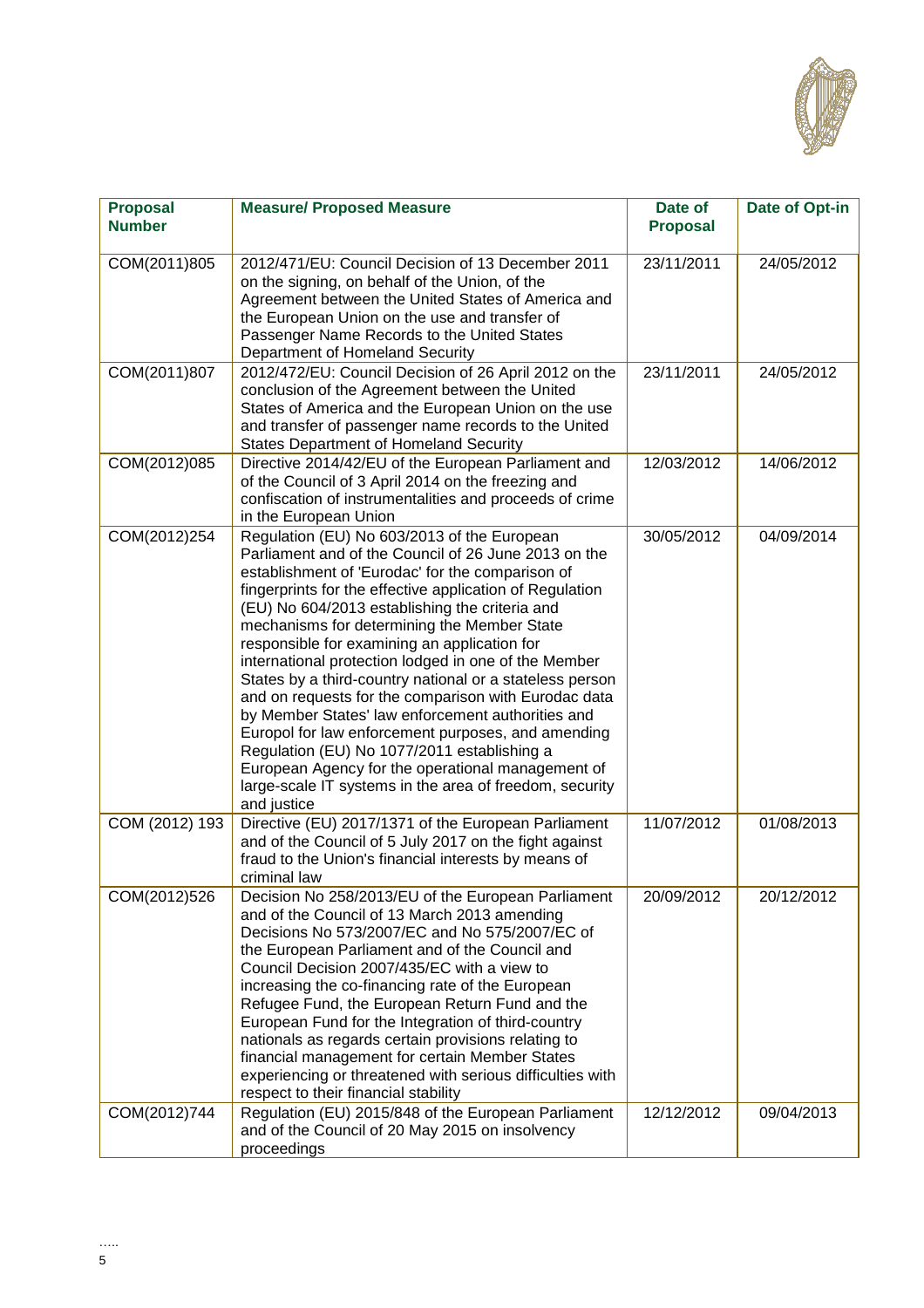

| <b>Proposal</b><br><b>Number</b> | <b>Measure/ Proposed Measure</b>                                                                                                                                                                                                                                                                  | Date of<br><b>Proposal</b> | Date of Opt-in |
|----------------------------------|---------------------------------------------------------------------------------------------------------------------------------------------------------------------------------------------------------------------------------------------------------------------------------------------------|----------------------------|----------------|
| COM(2013)042                     | Directive 2014/62/EU of the European Parliament and<br>of the Council of 15 May 2014 on the protection of the<br>euro and other currencies against counterfeiting by<br>criminal law, and replacing Council Framework<br>Decision 2000/383/JHA                                                    | 05/02/2013                 | 08/05/2013     |
| COM(2013)173                     | Regulation (EU) 2016/794 of the European Parliament<br>and of the Council of 11 May 2016 on the European<br>Union Agency for Law Enforcement Cooperation<br>(Europol) and replacing and repealing Council<br>Decisions 2009/371/JHA, 2009/934/JHA,<br>2009/935/JHA, 2009/936/JHA and 2009/968/JHA | 27/03/2013                 | 19/07/2013     |
| COM(2013)528                     | Proposal for a Council Decision on the conclusion of<br>the Agreement between Canada and the European<br>Union on the transfer and processing of Passenger<br>Name Record data                                                                                                                    | 18/07/2013                 | 14/11/2013     |
| COM(2013)554                     | Regulation (EU) No 542/2014 of the European<br>Parliament and of the Council of 15 May 2014<br>amending Regulation (EU) No 1215/2012 as regards<br>the rules to be applied with respect to the Unified<br>Patent Court and the Benelux Court of Justice                                           | 26/07/2013                 | 27/11/2013     |
| COM(2013)618                     | Directive (EU) 2017/2103 of the European Parliament<br>and of the Council of 15 November 2017 amending<br>Council Framework Decision 2004/757/JHA in order to<br>include new psychoactive substances in the definition<br>of 'drug' and repealing Council Decision 2005/387/JHA                   | 17/09/2013                 | 10/02/2017     |
| COM(2013)794                     | Regulation (EU) 2015/2421 of the European<br>Parliament and of the Council of 16 December 2015<br>amending Regulation (EC) No 861/2007 establishing a<br>European Small Claims Procedure and Regulation<br>(EC) No 1896/2006 creating a European order for<br>payment procedure                   | 18/11/2013                 | 20/02/2014     |
| COM(2014)465                     | Regulation (EU) 2015/2219 of the European<br>Parliament and of the Council of 25 November 2015<br>on the European Union Agency for Law Enforcement<br>Training (CEPOL) and replacing and repealing Council<br>Decision 2005/681/JHA                                                               | 16/07/2014                 | 26/07/2016     |
| COM(2014)715                     | Regulation (EU) 2016/95 of the European Parliament<br>and of the Council of 20 January 2016 repealing<br>certain acts in the field of police cooperation and<br>judicial cooperation in criminal matters                                                                                          | 28/11/2014                 | 07/04/2015     |
| COM(2015)286                     | Council Decision (EU) 2015/1523 of 14 September<br>2015 establishing provisional measures in the area of<br>international protection for the benefit of Italy and of<br>Greece                                                                                                                    | 27/05/2015                 | 05/10/2015     |
| COM(2015)451                     | Council Decision (EU) 2015/1601 of 22 September<br>2015 establishing provisional measures in the area of<br>international protection for the benefit of Italy and<br>Greece                                                                                                                       | 09/09/2015                 | 05/10/2015     |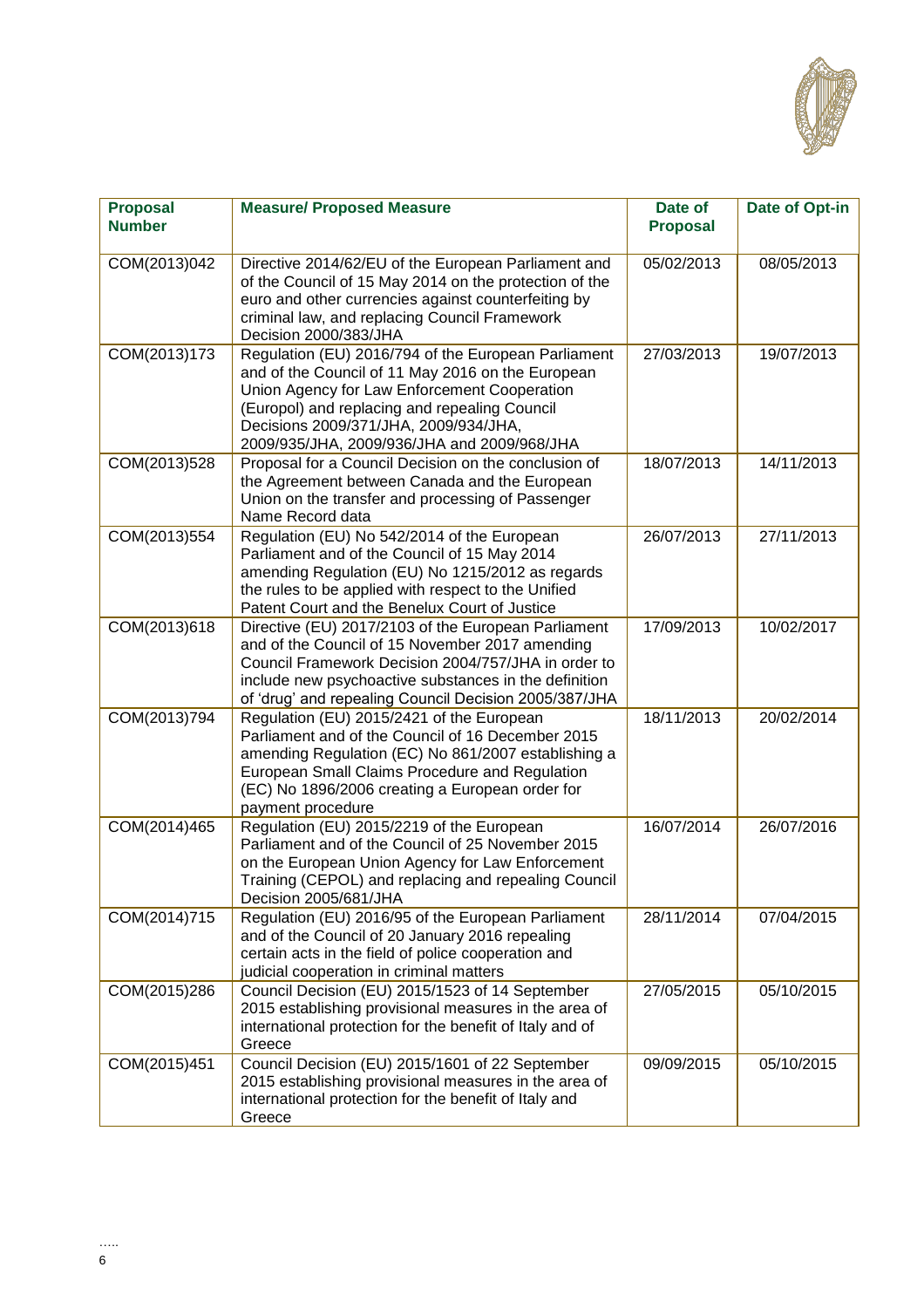

| <b>Proposal</b><br><b>Number</b> | <b>Measure/ Proposed Measure</b>                                                                                                                                                                                                                                                                                                                                                      | Date of<br><b>Proposal</b> | Date of Opt-in |
|----------------------------------|---------------------------------------------------------------------------------------------------------------------------------------------------------------------------------------------------------------------------------------------------------------------------------------------------------------------------------------------------------------------------------------|----------------------------|----------------|
| COM(2016)317                     | Regulation (EU) 2017/353 of the European Parliament<br>and of the Council of 15 February 2017 replacing<br>Annexes A and B to Regulation (EU) 2015/848 on<br>insolvency proceedings                                                                                                                                                                                                   | 30/05/2016                 | 07/06/2017     |
| COM(2016)411                     | Council Regulation (EU) 2019/1111 of 25 June 2019<br>on jurisdiction, the recognition and enforcement of<br>decisions in matrimonial matters and the matters of<br>parental responsibility, and on international child<br>abduction (recast)                                                                                                                                          | 30/06/2016                 | 06/10/2016     |
| COM(2016)434                     | Regulation (EU) 2017/1954 of the European<br>Parliament and of the Council of 25 October 2017<br>amending Council Regulation (EC) No 1030/2002<br>laying down a uniform format for residence permits for<br>third-country nationals                                                                                                                                                   | 30/06/2016                 | 29/07/2020     |
| COM(2016)798                     | Proposal for a REGULATION OF THE EUROPEAN<br>PARLIAMENT AND OF THE COUNCIL adapting a<br>number of legal acts in the area of Justice providing for<br>the use of the regulatory procedure with scrutiny to<br>Article 290 of the Treaty on the Functioning of the<br>European Union                                                                                                   | 15/12/2016                 | 06/06/2017     |
| COM(2017)352                     | Regulation (EU) 2018/1726 of the European<br>Parliament and of the Council of 14 November 2018<br>on the European Union Agency for the Operational<br>Management of Large-Scale IT Systems in the Area of<br>Freedom, Security and Justice (eu-LISA), and<br>amending Regulation (EC) No 1987/2006 and Council<br>Decision 2007/533/JHA and repealing Regulation (EU)<br>No 1077/2011 | 29/06/2017                 | 12/04/2019     |
| COM(2018)213                     | Directive (EU) 2019/1153 of the European Parliament<br>and of the Council laying down rules facilitating the<br>use of financial and other information for the<br>prevention, detection, investigation or prosecution of<br>certain criminal offences and repealing Council<br>Decision 2000/642/JHA                                                                                  | 17/04/2018                 | 17/07/2018     |
| COM(2018)225                     | Proposal for a Regulation of the European Parliament<br>and of the Council on European Production and<br>Preservation Orders for electronic evidence in criminal<br>matters                                                                                                                                                                                                           | 17/04/2018                 | 17/07/2018     |
| COM(2018)378                     | Regulation (EU) 2020/1783 of the European<br>Parliament and of the Council amending Council<br>Regulation (EC) No 1206/2001 of 28 May 2001 on<br>cooperation between the courts of the Member States<br>in the taking of evidence in civil or commercial matters                                                                                                                      | 31/05/2018                 | 17/10/2018     |
| COM(2018)379                     | Regulation (EU) 2020/1784 of the European<br>Parliament and of the Council amending Regulation<br>(EC) No 1393/2007 of the European Parliament and of<br>the Council on the service in the Member States of<br>judicial and extrajudicial documents in civil or<br>commercial matters (service of documents)                                                                          | 31/05/2018                 | 22/10/2018     |